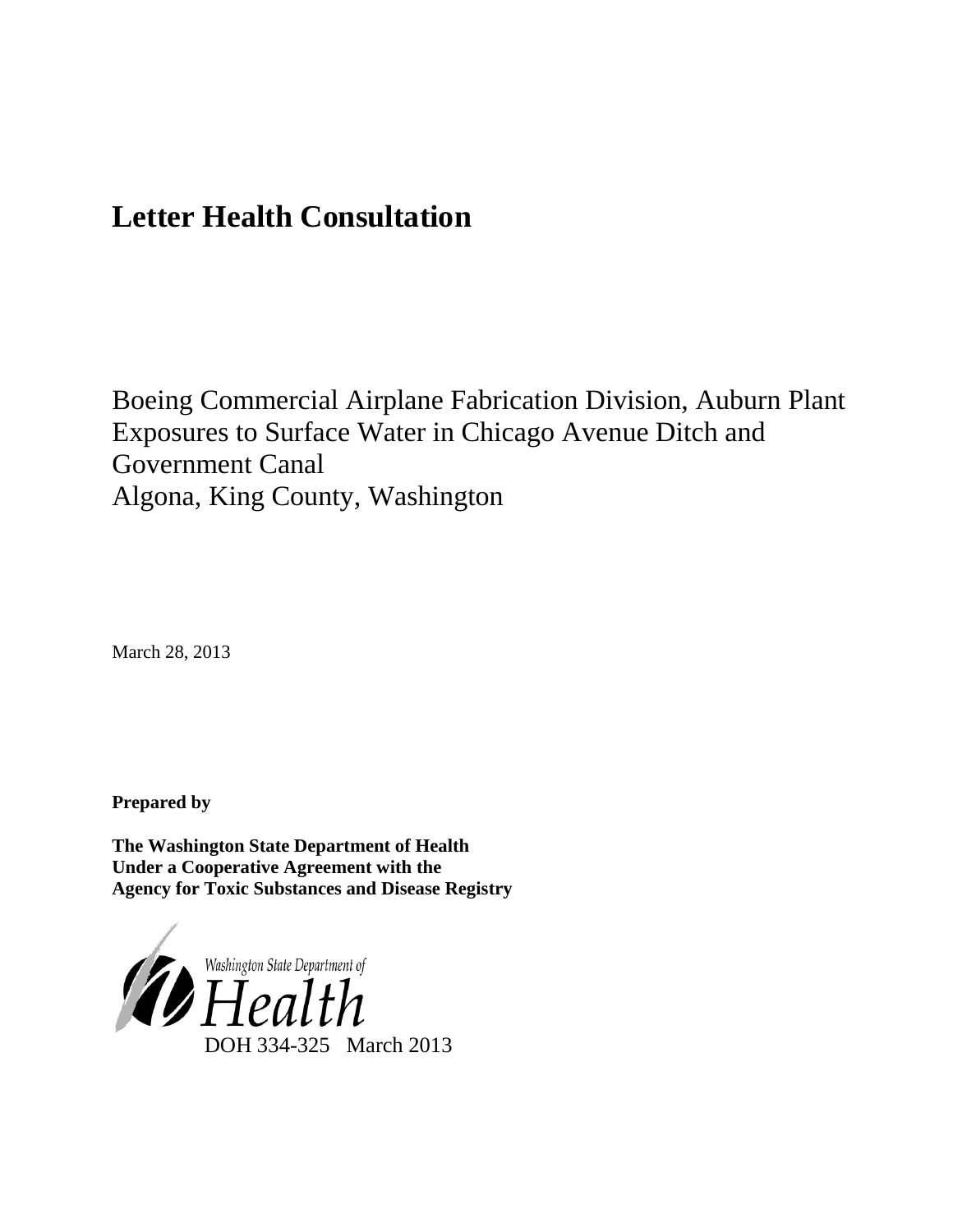## **Foreword**

The Washington State Department of Health (DOH) prepared this health consultation under a cooperative agreement with the Agency for Toxic Substances and Disease Registry (ATSDR). ATSDR is part of the U.S. Department of Health and Human Services. ATSDR is responsible for health issues related to hazardous substances.

The purpose of a health consultation is to assess the health threat posed by hazardous substances in the environment. If needed, a health consultation will also recommend steps or actions to protect public health. Health consultations are initiated in response to health concerns raised by residents or agencies about exposure to hazardous substances.

This health consultation was prepared in accordance with ATSDR methodologies and guidelines. However, the report has not been reviewed and cleared by ATSDR. The findings in this report are relevant to conditions at the site during the time the report was written. It should not be relied upon if site conditions or land use changes in the future.

Use of trade names is for identification only and does not imply endorsement by state or federal health agencies.

For additional information, please contact us at 1-877-485-7316 or visit our web site at [www.doh.wa.gov/consults.](http://www.doh.wa.gov/consults)

For persons with disabilities this document is available on request in other formats. To submit a request, please call 1-800-525-0127 (voice) or 1-800-833-6388 (TTY/TDD).

For more information about ATSDR, contact the CDC Information Center at 1-800-CDC-INFO (1-800-232-4636) or visit the agency's web site at [www.atsdr.cdc.gov.](http://www.atsdr.cdc.gov/)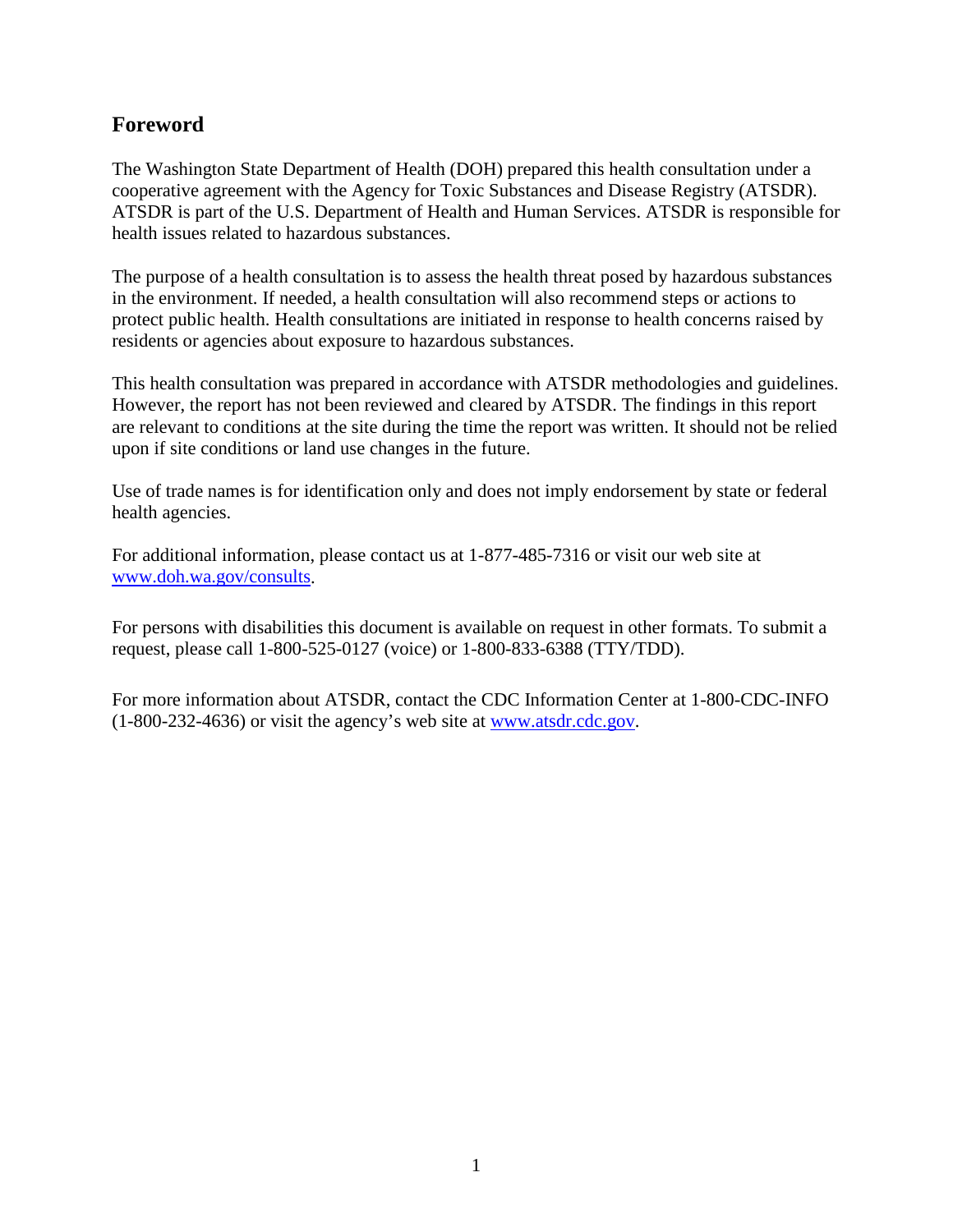

#### DEPARTMENT OF HEALTH OFFICE OF ENVIRONMENTAL HEALTH, SAFETY AND TOXICOLOGY

*243 Israel Road SE PO Box 47846 Olympia, Washington 98504-7846 TDD Relay Service: 1-800-833-6388*

March 28, 2013

Mayor David Hill City of Algona City Hall 402 Warde Street Algona, Washington 98001

#### Re: Letter Health Consultation

Boeing Commercial Airplane Fabrication Division, Auburn Plant Exposures to Surface Water in Chicago Avenue Ditch and Government Canal Algona, King County, Washington

Dear Mayor Hill:

At the request of the City of Algona, the Washington State Department of Health (DOH) evaluated surface water chemical data collected in the Chicago Avenue ditch and Government Canal in Algona. The data, which were limited to volatile organic compounds (VOCs), were collected as part of the ongoing groundwater remedial investigation by the Boeing Commercial Airlines Plant in Auburn. This evaluation determines whether the chemicals found in the ditch pose a health concern to:

- Children playing in ditches.
- City personnel working in ditches.

DOH conducts health consultations in cooperation with the Agency for Toxic Substances and Disease Registry (ATSDR).

### **Background**

<span id="page-2-0"></span> $\overline{a}$ 

Past releases of chlorinated solvents (VOCs) by Boeing resulted in two plumes of contaminated groundw[a](#page-0-0)ter. The plumes lie in the shallow, intermediate, and deep zones of the aquifer<sup>a</sup> underlying the Boeing plant and beyond. The contamination consists mainly of trichloroethylene

<sup>&</sup>lt;sup>a</sup> For remedial purposes, Boeing has defined the aquifer by dividing it into three zones. Monitoring wells represent the depth at which the groundwater is tested. The shallow zone includes the water table to 30 feet below ground surface (bgs). The intermediate zone is from 30–60 feet bgs. The deep zone is from 60–100 feet bgs.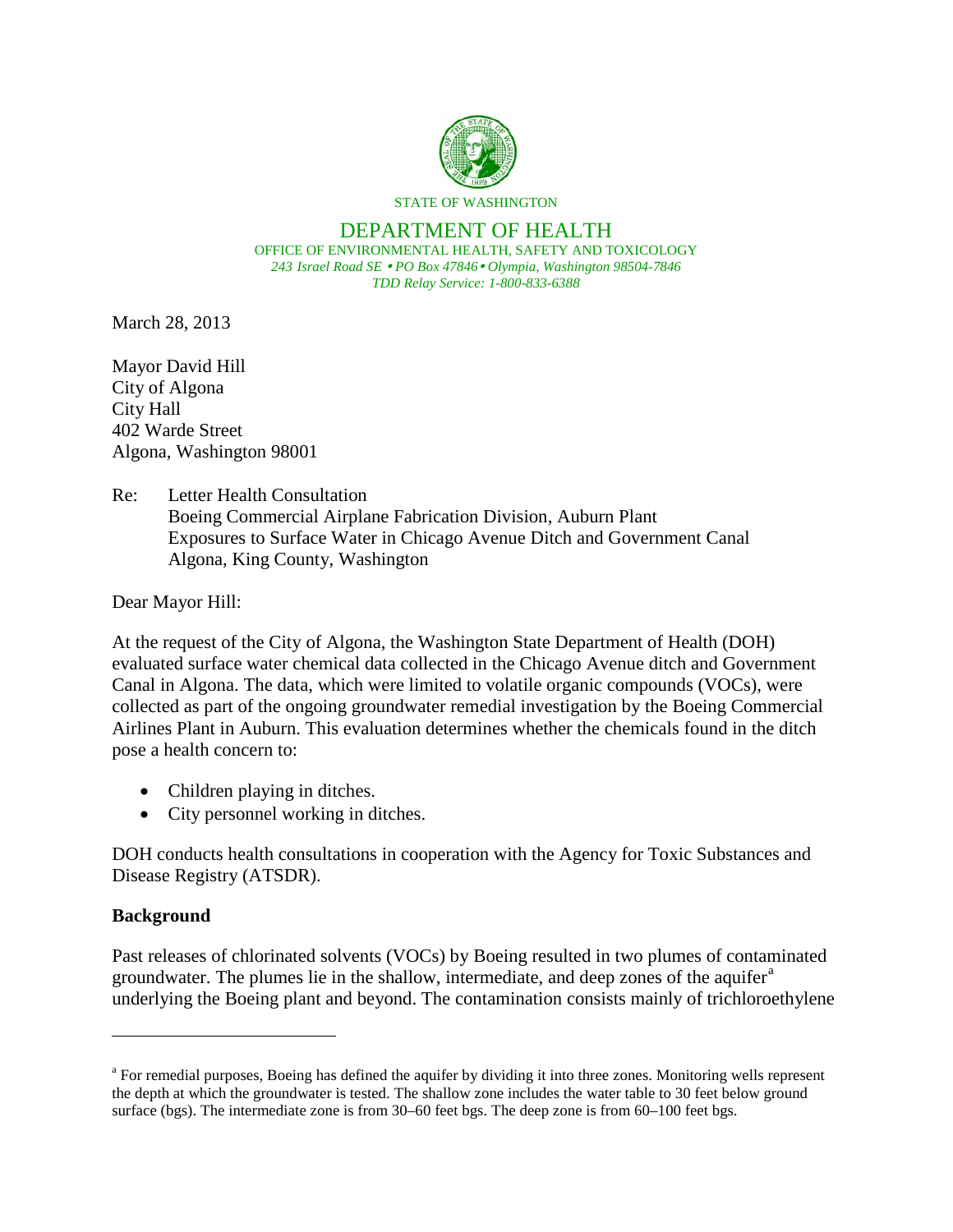(TCE) and its [b](#page-2-0)reakdown produ[c](#page-3-0)ts<sup>b</sup> at relatively low levels.<sup>c</sup> Tetrachloroethylene, also called perchloroethylene (PCE) is also present at lower levels in some monitoring wells. Boeing is still locating the extent or edges of the plumes. Recently, Boeing discovered that the shallow zone of one of the plumes has migrated below the north end of the City of Algona.

According to the Algona Public Works Department, the Chicago Avenue ditch flows north from  $4<sup>th</sup>$  Avenue North to  $12<sup>th</sup>$  Avenue North. It receives water from the industrial park in northeast Algona and residential area between  $4<sup>th</sup>$  and  $7<sup>th</sup>$  avenues. A small portion of the ditch on  $10<sup>th</sup>$  and 11<sup>th</sup> avenues flows east into Chicago Avenue Ditch. The source of the contamination found in the ditch is being investigated. Current data suggests that the source is the shallow contaminated groundwater associated with the Boeing Auburn facility. It is unknown if the contaminant levels in the ditch change seasonally. Government Canal flows south from  $1<sup>st</sup>$  Avenue North toward the White River. Water levels increase in ditches during heavy rainfall; however, water is present in the main ditches year round.

#### **Exposure Pathways**

 $\overline{a}$ 

In order to harm health, people must first come into contact with the chemical. An exposure pathway describes how a chemical moves from a source and comes into contact with people. A completed exposure pathway consists of a source, a release, an exposure point, an exposure route, and a potentially exposed population. Government Canal did not have contaminants present in June 2012; therefore, no completed exposure pathway has been identified for this ditch. In the case of the Chicago Avenue ditch, the source is the release of contaminants by Boeing into the groundwater. Contaminated groundwater is assumed to be discharging into the Chicago Avenue ditch. Chicago Avenue ditch has two completed pathways of exposure to TCE, cis-1,2-DCE, or vinyl chloride in water for children and workers.

*Children.* It was assumed that children up to two years old do not enter the ditch. Children this young would be supervised and the ditch represents a potential drowning hazard. Children three years old up to 16 years old might enter the ditch. These children playing in the ditch at  $9<sup>th</sup>$  Avenue and north could be exposed to TCE, cis-1,2-DCE, or vinyl chloride. Children could be exposed by touching or accidentally ingesting water and breathing vapors escaping from water. Children most likely wade or walk through the ditch (with or without shoes). They probably do not remain immersed in the ditch. Minimal exposure is expected to occur by feet, legs, and hands. During the school year, children may play in the ditch during weekends or daylight hours after school. The possible health implications for exposed children are discussed in the following section. Contaminants have not been detected in the water in the ditch south of  $7<sup>th</sup>$  Avenue and no exposures are expected in this area. To evaluate exposures DOH assumed two exposure scenarios, children 1) entering the ditch briefly and getting wet for 15 minutes once a

<sup>&</sup>lt;sup>b</sup> Breakdown products of TCE in the environment include 1,1-dichloroethylene (1,1-DCE), 1,1dichloroethane (1,1-DCA), cis-1,2-dichloroethylene (cis-1,2,-DCE), trans 1,2-dichloroethylene (trans-1,2-DCE), 1,2-dichloroethane (1,2-DCA), vinyl chloride and chloroethane. Only some of these contaminants have been found in groundwater or surface water samples.<br><sup>c</sup> Landau Associates. 2012. Letter from Eric Weber of Landau Associates to Robin Harrover of the Department of

<span id="page-3-1"></span><span id="page-3-0"></span>Ecology dated October 15, 2012. Re: status report number 40, July through September 2012 Activity Period, Boeing Auburn Facility, RCRA WAD 041337130, corrective Action Agreed Order No. 01HWTRNR-3345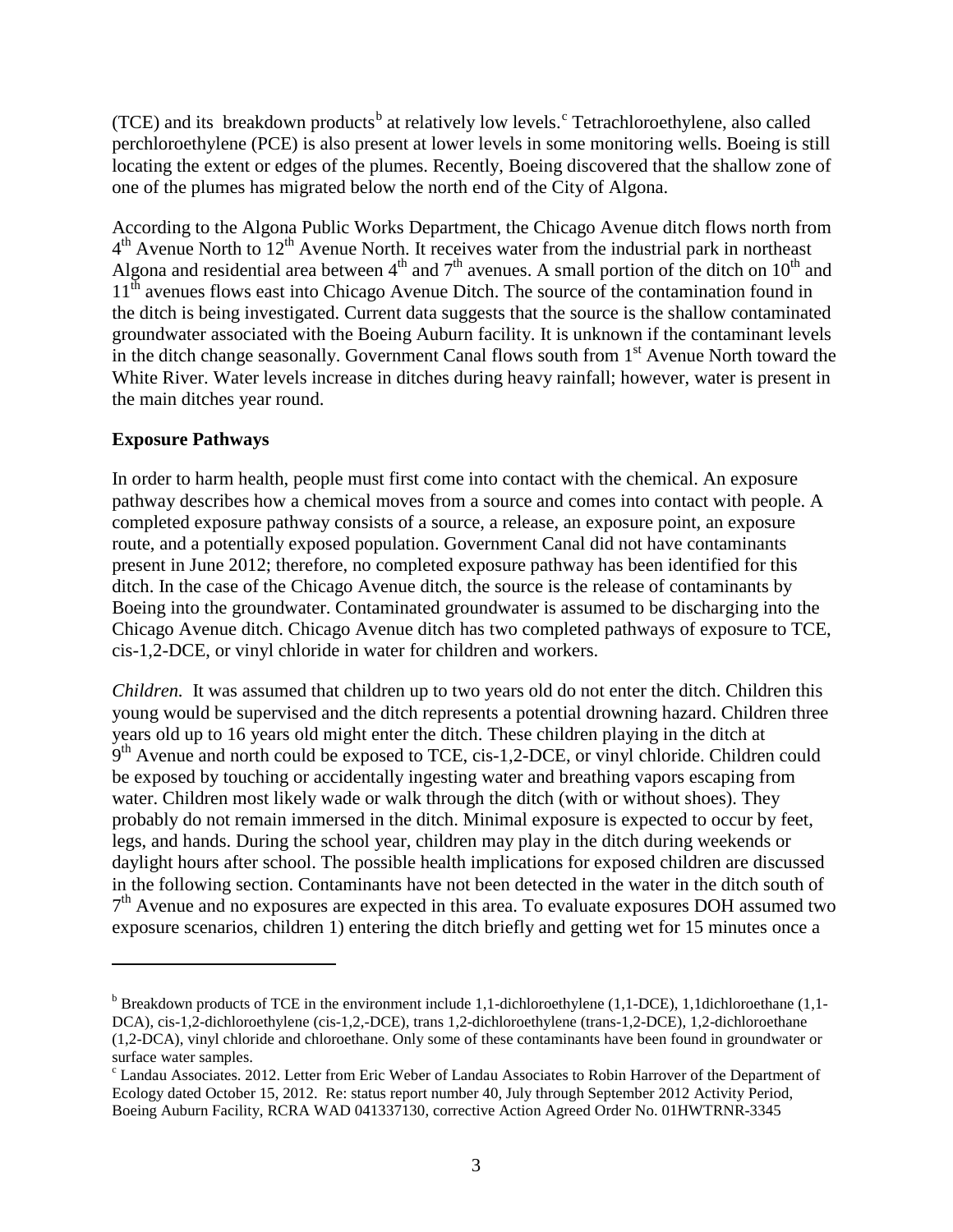day 3 days a week (150 days per year) or 2) playing the ditch for an average of 30 minutes on any given day during the summer or on a weekend (50 days a year).

*Workers.* Algona Public Works personnel also have a completed exposure pathway for TCE, cis-1,2-DCE, or vinyl chloride when working in the Chicago Avenue ditch. The Public Works Department maintains the ditch by mowing/raking and removing flood debris, trash, and culvert blockages. During these tasks workers may enter the water of the ditch. Workers wear gloves, boots, long sleeve shirts, and heavy work pants when working in the ditches. Contact with water is expected to occur intermittently on hands, legs, and feet. Rain gear is used during heavy rain. Personnel estimate that on average they enter the Chicago Avenue ditch two days a week and get wet four times a day while working in the ditch. Workers may also breathe vapors escaping from water. To evaluate exposures DOH assumed that workers entered the ditch either 1) three days a week four times a day for 15 minutes or 2) once a week for four hours (four 1-hour intervals during one day).

### **Environmental Data**

Surface water samples were collected at two ditch locations, Chicago Avenue and Government Canal ditches in June 2012 and at four locations within Chicago Avenue ditch in September 2012. Samples collected from the ditch along Chicago Avenue were taken at intersections of the ditch with  $7<sup>th</sup>$ ,  $9<sup>th</sup>$ ,  $11<sup>th</sup>$ , and  $12<sup>th</sup>$  Avenues. The samples were collected using a peristaltic pump and dedicated tubing secured to a dip stick. This is an acceptable method for sampling VOCs. However, if not conducted properly this method of sampling can lower the levels of VOCs in a sample.<sup>[d](#page-3-1)</sup> Table 1 summarizes the chemicals detected in the ditches during 2012. Of the 38 VOCs analyzed, only PCE, TCE, cis-1,2-dichloroethylene (DCE), and vinyl chloride were detected in the Chicago Avenue ditch. No VOCs were detected at  $7<sup>th</sup>$  Avenue. At 11<sup>th</sup> Avenue, VOCs were detected at both sampling times, with consistent results. Only one sample was collected from Government Canal in June 2012 and no VOCs were detected in that sample.

### **Public Health Implications**

 $\overline{a}$ 

*Screening Evaluation.* To begin assessing whether the PCE, TCE, cis-1,2-DCE, and vinyl chloride found in the Chicago Avenue ditch might pose a health concern, we compared surface water concentrations to surface water screening levels protective of health. These screening levels are considered to be protective for people (including sensitive populations) over a lifetime. Screening levels are health-based concentrations derived from equations combining site-specific exposure information with toxicity data. They are used to identify contaminants and conditions that require further evaluation. Chemicals that exceed a screening level suggest does not necessarily reflect a health effect. It indicates that additional evaluation is needed.

The Environmental Protection Agency (EPA) developed surface water screening levels using risk assessment guidance from the EPA Superfund program. This regional screening level calculator can be found at: [http://epa-prgs.ornl.gov/cgi-bin/chemicals/csl\\_search.](http://epa-prgs.ornl.gov/cgi-bin/chemicals/csl_search) The calculator determines exposures from accidental ingestion and skin contact of chemicals in the water. DOH

<sup>&</sup>lt;sup>d</sup> EPA. 2013. Surface Water Sampling Operating Procedure. Science and Ecosystem Support Division, Region 4, U.S. Environmental Protection Agency.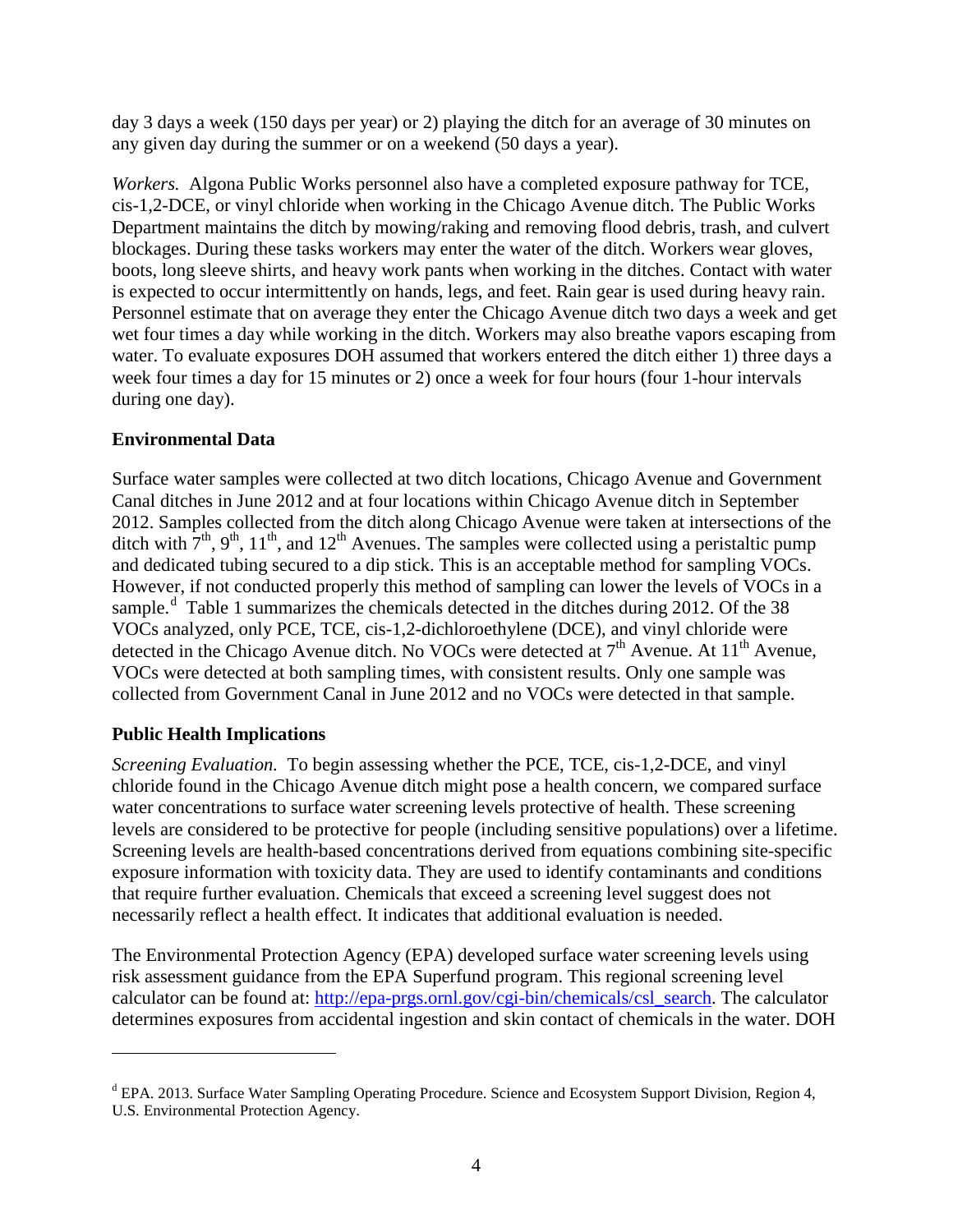used site-specific, chronic, recreational, surface water exposure scenarios to calculate screening levels for children and workers. These screening levels are based on an insignificant increase in cancer risk and no risk for non-cancer effects. Cancer risk estimates measures the chance (probability) of developing cancer. An insignificant risk is equivalent to the development of one cancer case in 1,000,000 people exposed for a lifetime  $(1\times10^{-6})$ . EPA considers a cancer risk up to one additional case of cancer in 10,000 people  $(1\times10^{-4})$  to be an acceptable risk. Attachment 1 lists site-specific exposure parameters entered into the calculator and the screening results. Sitespecific exposure parameters were described above in the Exposure Pathway section. Table 1 lists the most conservative screening value.

The levels of chemicals in the ditch are low and not expected to pose an inhalation health concern. This is because any vapors coming from the ditch would likely be quickly diluted by ambient air. However, that cannot be confirmed because no air data is available. To conservatively estimate inhalation exposure, DOH estimated inhalation exposure assuming the ditch water was used for showering (data not shown). Predicted air concentrations are lower than ATSDR's health based air comparison values.

|                                  | Surface Water Concentrations (ppb) from June/September 2012 | Surface Water |                                       |                          |              |        |                 |  |  |
|----------------------------------|-------------------------------------------------------------|---------------|---------------------------------------|--------------------------|--------------|--------|-----------------|--|--|
| Chemical                         | Government<br>Canal                                         |               | Screening Levels<br>$(ppb)*$          |                          |              |        |                 |  |  |
|                                  | $1st$ Ave. N                                                | $7th$ Ave N   | 9 <sup>th</sup> Ave N                 | $11^{th}$ Ave N          | $17th$ Ave N | Child  | Worker          |  |  |
| <b>Vinyl chloride</b>            | $ND$ /-                                                     | $-\sqrt{ND}$  | 0.3/0.14<br>$-/-0.056$<br>$- / 0.059$ |                          |              |        |                 |  |  |
| Trichloroethylene (TCE)          | $ND$ /-                                                     | $-\sqrt{ND}$  | $-\sqrt{ND}$                          | 1.2/1.7                  | $-/1.3$      | 74     | 32              |  |  |
| Dichloroethylene, cis-1,2-       | $ND$ /-                                                     | $-\sqrt{ND}$  | $-\sqrt{ND}$                          | 1.4/1.5                  | $- / 1.1$    | 5820** | $1400**$        |  |  |
| <b>Tetrachloroethylene (PCE)</b> | $ND$ /-                                                     | $-\sqrt{ND}$  | $-\sqrt{ND}$                          | 0.032/0.023              | $-$ /ND      | 1380   | 197             |  |  |
| Chloroethane                     | $ND$ /-                                                     | $-ND$         | $-\sqrt{ND}$                          | ND/ND                    | $-$ /ND      |        | $\qquad \qquad$ |  |  |
| Dichloroethane, 1,1 -            | $ND$ /-                                                     | $-\sqrt{ND}$  | $-\sqrt{ND}$                          | ND/ND                    | $-$ / ND     |        |                 |  |  |
| Dichloroethane, 1,2 -            | $ND$ /-                                                     | $-ND$         | $-\!/$ ND                             | ND/ND                    | $-$ / ND     |        |                 |  |  |
| Dichloroethylene, 1,1 -          | $ND$ /-                                                     | $-\sqrt{ND}$  | $\overline{\phantom{m}}$              | $\overline{\phantom{0}}$ |              |        |                 |  |  |
| Dichloroethylene, trans-1,2-     | $ND$ /-                                                     | $-\sqrt{ND}$  | $-\sqrt{ND}$                          | ND/ND                    | $-$ / ND     |        |                 |  |  |

Table 1. Comparison of ditch surface water concentrations (ppb) with health-based screening levels, Boeing Commercial Airlines, Auburn Plant, Washington.

Source: Landau 4Q report (2013); analyzed by EPA method for volatile organic chemicals SW8260/ SW8260 SIM. Notes: **Bold** values indicate detected compounds; highlighted cells had values that exceeded screening levels; \* per EPA regional screening calculator for recreational surface water exposures [\(http://epa-prgs.ornl.gov/cgi](http://epa-prgs.ornl.gov/cgi-bin/chemicals/csl_search)[bin/chemicals/csl\\_search\)](http://epa-prgs.ornl.gov/cgi-bin/chemicals/csl_search) see letter attachments 1 and 2 for input parameters; \*\* non-carcinogenic risk only Abbreviations:

EPA – U.S. Environmental Protection Agency

ND – not detected at  $0.2 \mu g/L$  ( $0.02 \mu g/l$  for tetrachloroethylene and vinyl chloride)

PCE – tetrachloroethylene, same as perchloroethylene

- ppb parts per billion or micrograms per liter
- RSL Regional Screening Levels developed by EPA

TCE – trichloroethylene

*Possible Health Effects.* None of the concentrations measured in the ditch exceeded the screening levels for ingestion or skin contact with the chemical in the water (Table 1). As a result, exposures to TCE, cis-1,2-DCE, and vinyl chloride are not expected to result in harmful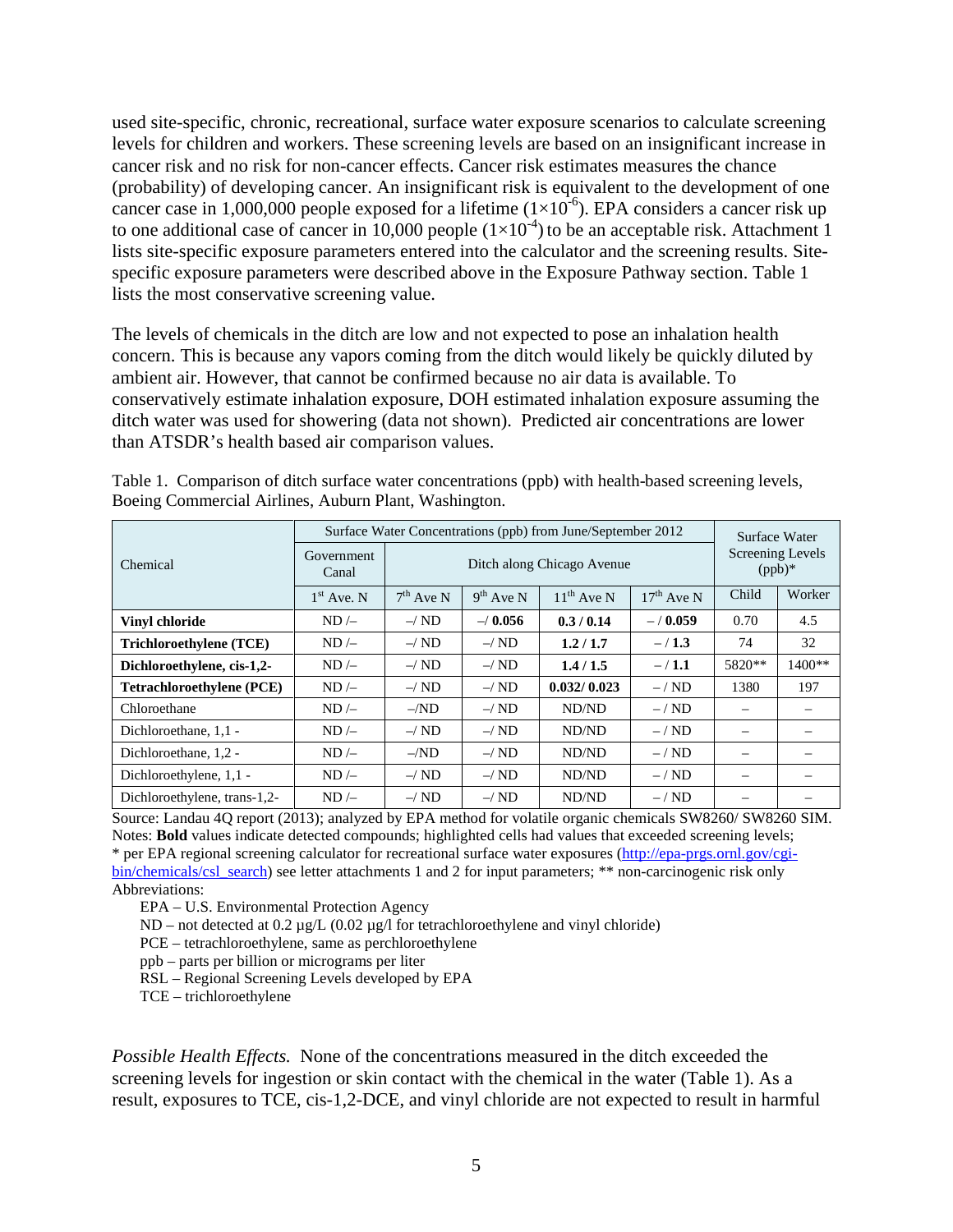effects. However, the levels of vinyl chloride measured in the ditch at  $11<sup>th</sup>$  Avenue are close to screening levels for children playing in the ditch. Continued monitoring of the ditch is necessary to confirm that harmful exposures do not occur. Likewise, hypothetically estimating inhalation exposure from ditch water as if it were used in a shower did not result in air concentrations associated with health effects.

*Uncertainty of Risk.* Although we conclude that exposures are not expected to result in harmful effects this assessment is based on the limited available data. Some of the uncertainties in this assessment include:

- Limited ditch surface water data collected from season to season; nothing is known about concentrations in the past.
- Unknown area of contaminated shallow groundwater in Algona that discharges into ditches.
- Unknown interaction between groundwater, surface water, and rain water in backyards.
- Unknown source or sources of contamination (e.g., storm water runoff).
- Unknown amount of contamination in the sediments of the ditch.
- Amount of contaminants evaporating into the air from the ditch water or through the soil.
- Toxic effects in humans at low exposures; toxicity data mostly comes from animal studies.

On-going studies by Boeing are addressing most of these uncertainties (see recommendations).

*Other Health Concerns.* Ditches are not safe places to play, especially for young children. Water levels in ditches may be a drowning hazard for young children. There is always the possible presence of contaminants unrelated to the site (e.g., fecal coliform from animals, potential sewer overflow). Public Works department reported that mud in the Chicago Avenue ditch, north of 11<sup>th</sup> Avenue, is quite deep. This may present a hazard to children who could get stuck in the mud and not be able to crawl out.

### **Conclusion**

Exposure to PCE, TCE, cis-1,2-DCE, and vinyl chloride levels found in the Chicago Avenue ditch in June and September 2012 are not expected to result in harmful effects to children or workers. Continued monitoring of the Chicago Avenue ditch is necessary to confirm that harmful exposures do not occur.

### **Recommendations**

DOH recommends the following:

- Contaminant levels in the ditch could change over time:
	- Parents should prevent children's access to the Chicago Avenue ditch north of 8<sup>th</sup> Avenue.
	- Workers should wear protective clothing when performing duties in the ditch. This should include waterproof gloves and jacket and waders.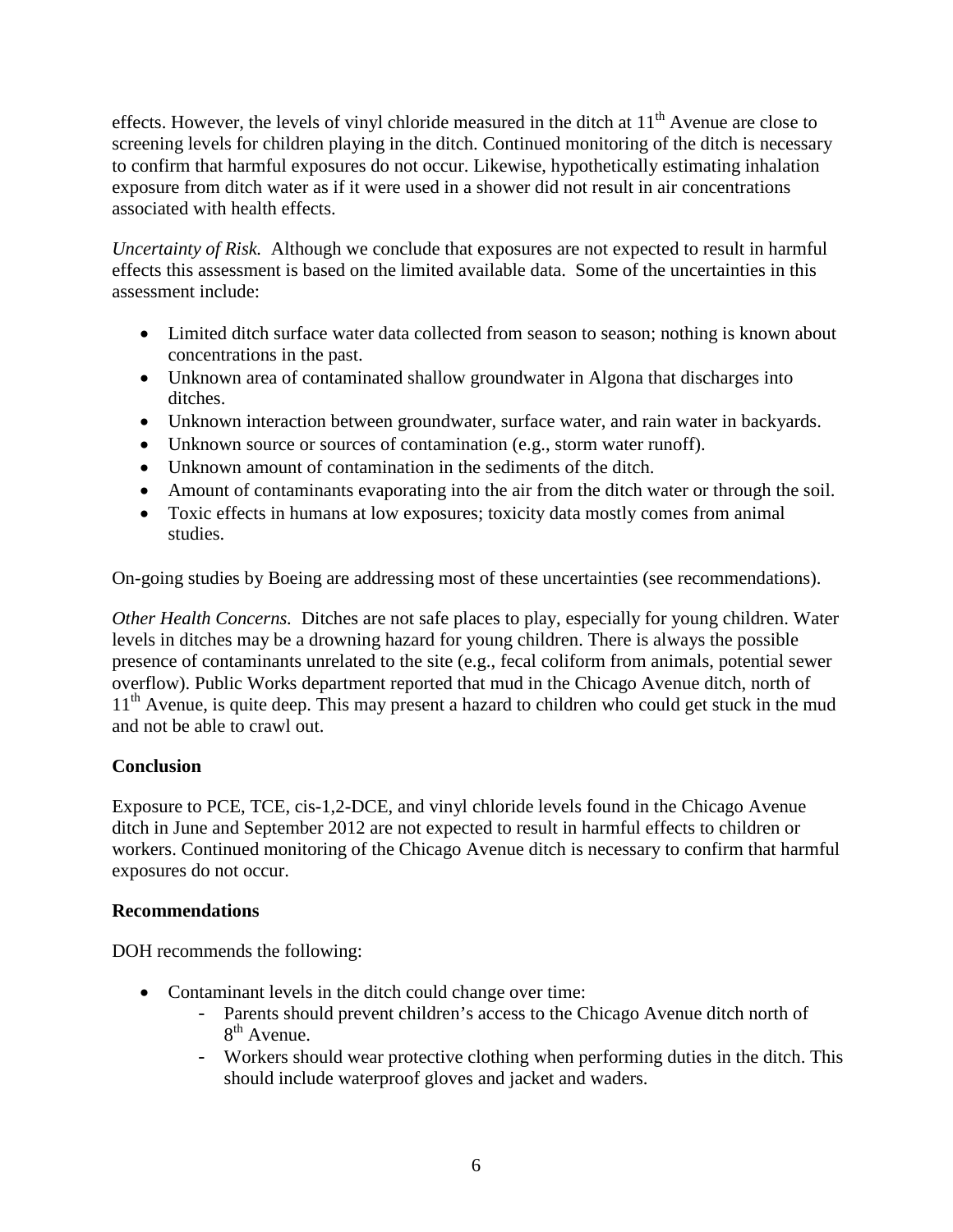- DOH will work with the City of Algona, Department of Ecology, and Boeing to educate residents about the contamination in the ditch and how to prevent exposures. DOH will produce an easy-to-understand fact sheet to accompany this letter.
- To better understand exposures to people, Boeing should
	- Continue to sample the surface water in ditches of Algona to better understand seasonal variations, the extent of contamination, and the interaction between the groundwater and surface water.
	- Continue to search for the source of these contaminants entering into the Chicago Avenue ditch in order to stop the release.
	- Sample backyard surface water as needed. Ditch exposures are different than those that would occur in the backyard.
	- As a part of the vapor intrusion assessment, measure volatile organic chemical levels in ambient air of Algona and within the Chicago Avenue ditch to confirm that vapors do not pose a health threat.

Boeing is already executing or developing work plans to address these uncertainties. DOH intends to review work plans and additional data as they becomes available. We can amend these conclusions and recommendations as necessary.

DOH appreciates this opportunity to assist you with these technical issues. Please contact me at 360-236-3357 if you have any questions.

Sincerely,

Rhonda S. Kaetzel, Ph.D., DABT Toxicologist, Health Assessor Site Assessments and Toxicology Section

Enclosures (2)

cc: Joanne Snarski, Department of Health Robin Harrover, Department of Ecology James Bet, The Boeing Company Dennis Dowdy, Public Works Director, Auburn Chris Anderson, Environmental Manager, Auburn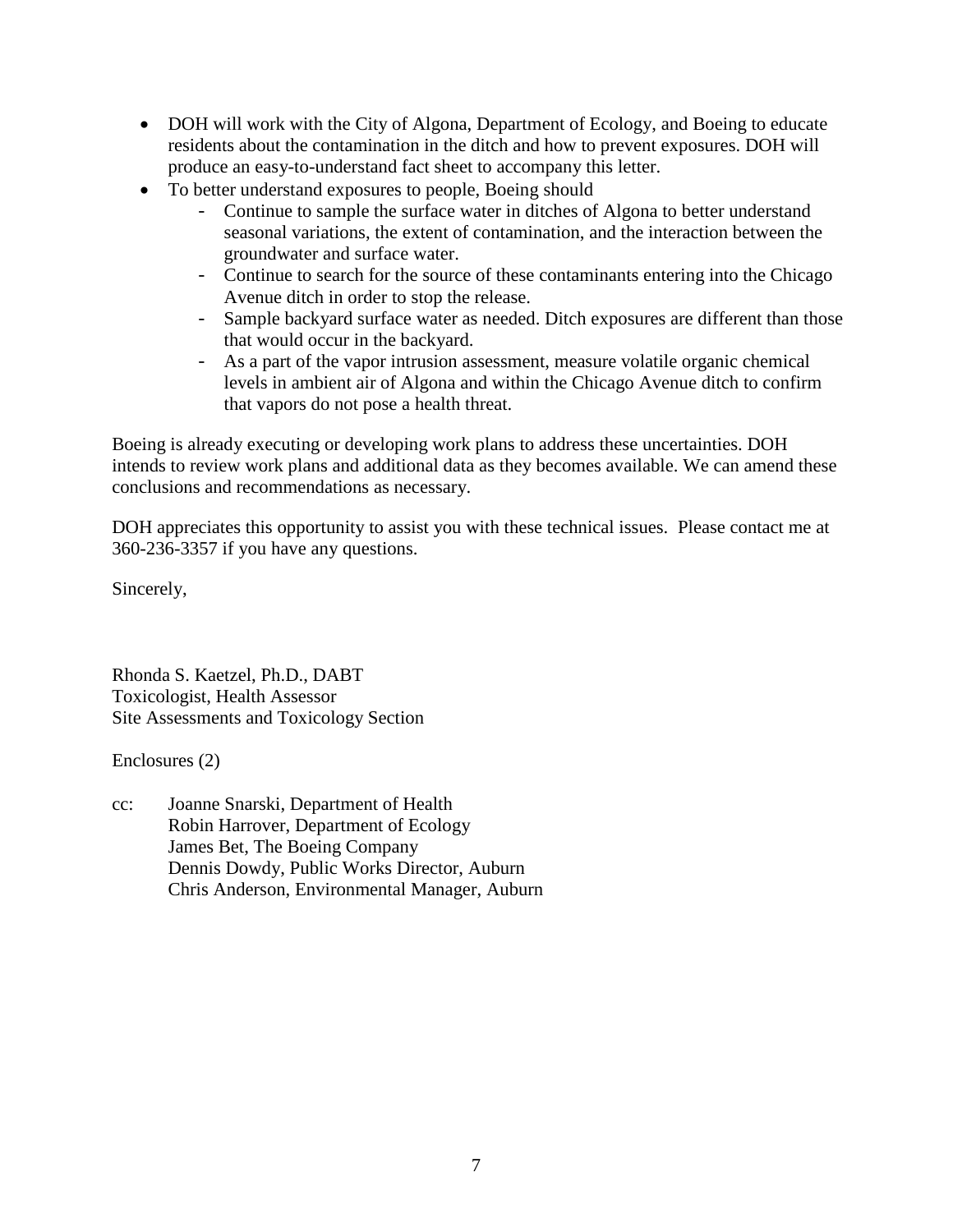**Site-specific equation inputs for ditch water screening levels, Boeing Auburn Plant, Algona, Washington**

| Variable                                                                                                                           | Child 150 day           | Child 50 day            | <b>Scenario inputs</b><br>Worker 150 day | Worker 50 day           |
|------------------------------------------------------------------------------------------------------------------------------------|-------------------------|-------------------------|------------------------------------------|-------------------------|
| TR (target cancer risk) unitless                                                                                                   | 0.000001                | 0.000001                | 0.000001                                 | 0.000001                |
| THQ (target hazard quotient) unitless                                                                                              |                         |                         |                                          |                         |
| EF <sub>recwc</sub> (child exposure frequency) day/year                                                                            | 150                     | 50                      | 0                                        | 0                       |
| EF <sub>recwa</sub> (adult exposure frequency) day/year                                                                            | 150                     | 50                      | 150                                      | 50                      |
| EF <sub>0-2</sub> (mutagenic exposure frequency) day/year                                                                          | $\overline{0}$          | $\overline{0}$          | $\overline{0}$                           | $\overline{0}$          |
| EF <sub>2-6</sub> (mutagenic exposure frequency) day/year*                                                                         | 150                     | 50                      | 0.00001                                  | 0.00001                 |
| EF <sub>6-16</sub> (mutagenic exposure frequency) day/year                                                                         | 150                     | 50                      | $\overline{0}$                           | 0                       |
| $EF_{16-30}$ (mutagenic exposure frequency) day/year                                                                               | 0                       | 0                       | 150                                      | 50                      |
| ED <sub>recwc</sub> (exposure duration - child) year                                                                               | 4                       | 4                       | 0                                        | 0                       |
| ED <sub>recwa</sub> (exposure duration - adult) year                                                                               | 10                      | 10                      | 25                                       | 25                      |
| $ED_{0-2}$ (mutagenic exposure duration) year                                                                                      | 0                       | 0                       | $\overline{0}$                           | $\overline{0}$          |
| ED <sub>2-6</sub> (mutagenic exposure duration) year*                                                                              | 4                       | 4                       | 0.00001                                  | 0.00001                 |
| $ED_{6-16}$ (mutagenic exposure duration) year                                                                                     | 10                      | 10                      | $\bf{0}$                                 | 0                       |
| ED <sub>16-30</sub> (mutagenic exposure duration) year                                                                             | $\overline{0}$          | $\overline{0}$          | $\overline{25}$                          | 25                      |
| LT (lifetime - recreator) year                                                                                                     | 70                      | 70                      | 70                                       | 70                      |
| $EV_{\text{recwa}}$ (adult) events/day                                                                                             | 1                       | 1                       | $\overline{4}$                           | 4                       |
| EV <sub>recwc</sub> (child) events/day                                                                                             |                         | 1                       | 0                                        | 0                       |
| $EV_{0-2}$ (mutagenic) events/day                                                                                                  | 0                       | 0                       | 0                                        | $\overline{0}$          |
| $EV_{2-6}$ (mutagenic) events/day*                                                                                                 |                         |                         | 0.00001                                  | 0.00001                 |
| $EV_{6-16}$ (mutagenic) events/day                                                                                                 |                         | 1                       | $\overline{0}$                           | 0                       |
| EV <sub>16-30</sub> (mutagenic) events/day                                                                                         | 0                       | 0                       | 4                                        | 4                       |
| ET <sub>recwa</sub> (adult exposure time) hour/event                                                                               | 0.25                    | 0.5                     | 0.25                                     | 1                       |
| ET <sub>recwc</sub> (child exposure time) hour/event                                                                               | 0.25                    | 0.5                     | 0                                        | $\overline{0}$          |
| ET <sub>recw0-2</sub> (mutagenic exposure time) hour/event                                                                         | 0                       | $\overline{0}$          | $\overline{0}$                           | $\overline{0}$          |
| ET <sub>recw2-6</sub> (mutagenic exposure time) hour/event*                                                                        | 0.25                    | 0.5                     | 0.00001                                  | 0.00001                 |
| ET <sub>recw6-16</sub> (mutagenic exposure time) hour/event                                                                        | 0.25                    | 0.5                     | $\overline{0}$                           | $\overline{0}$          |
| ET <sub>recw16-30</sub> (mutagenic exposure time) hour/event                                                                       | 0                       | $\overline{0}$          | 0.25                                     | 1                       |
| ET <sub>recw-adi</sub> (age-adjusted exposure time) hour/event                                                                     | 0.25                    | 0.5                     | 0.25                                     | 1                       |
| ET <sub>recw-madj</sub> (mutagenic age-adjusted exposure time) hour/event                                                          | 0.25                    | 0.5                     | 0.25                                     | 1                       |
| BW <sub>recwa</sub> (body weight - adult) kg                                                                                       | 41                      | 41                      | 70                                       | 70                      |
| BW <sub>recwc</sub> (body weight - child) kg                                                                                       | 15                      | 15                      | 15                                       | 15                      |
| $BW0-2$ (mutagenic body weight) kg                                                                                                 | 0                       | 0                       | $\overline{0}$                           | $\overline{0}$          |
| BW <sub>2-6</sub> (mutagenic body weight) kg                                                                                       | 15                      | 15                      | 15                                       | 15                      |
| BW <sub>6-16</sub> (mutagenic body weight) kg                                                                                      | 41                      | 41                      | $\overline{0}$                           | $\overline{0}$          |
| BW <sub>16-30</sub> (mutagenic body weight) kg                                                                                     | 0                       | 0                       | 70                                       | 70                      |
| IRW <sub>recwa</sub> (water intake rate - adult) L/hr                                                                              | 0                       | 0                       | 0                                        | 0                       |
| IRW <sub>recwc</sub> (water intake rate - child) L/hr                                                                              | 0.004                   | 0.004                   | $\mathbf 0$                              | $\mathbf 0$             |
| IRW <sub>0-2</sub> (mutagenic water intake rate) L/hr                                                                              | 0                       | $\overline{0}$          | $\overline{0}$                           | $\overline{0}$          |
| IRW <sub>2-6</sub> (mutagenic water intake rate) L/hr**/*                                                                          | <u>0.0037</u>           | 0.0037                  | 0.00001                                  | 0.00001                 |
|                                                                                                                                    | 0.0037                  | 0.0037                  | $\overline{0}$                           | $\overline{\mathbf{0}}$ |
| IRW <sub>6-16</sub> (mutagenic water intake rate) L/hr <sup>**</sup><br>IRW <sub>16-30</sub> (mutagenic water intake rate) L/hr*** |                         | $\overline{0}$          | 0.0037                                   | 0.0037                  |
|                                                                                                                                    | <u>u </u><br>3721       | 3721                    | 6600                                     | 6600                    |
| SA <sub>recwa</sub> (skin surface area - adult) cm <sup>2</sup>                                                                    | 1642                    | 1642                    |                                          | 0                       |
| SA <sub>recwc</sub> (skin surface area - child) cm <sup>2</sup>                                                                    |                         |                         | 0                                        |                         |
| $SA0-2$ (mutagenic skin surface area) cm <sup>2</sup>                                                                              | $\overline{\mathbf{0}}$ | $\overline{\mathbf{0}}$ | $\overline{0}$                           | $\overline{0}$          |
| SA <sub>2-6</sub> (mutagenic skin surface area) cm <sup>2**/*</sup>                                                                | 1642                    | 1642                    | 0.00001                                  | 0.00001                 |
| SA <sub>6-16</sub> (mutagenic skin surface area) cm <sup>2**</sup>                                                                 | 3721                    | 3721                    | $\overline{0}$                           | $\overline{0}$          |
| SA <sub>16-30</sub> (mutagenic skin surface area) cm <sup>2**</sup>                                                                | $\overline{0}$          | $\overline{0}$          | 6600                                     | 6600                    |
| I <sub>sc</sub> (apparent thickness of stratum corneum) cm                                                                         | 0.001                   | 0.001                   | 0.001                                    | 0.001                   |
| IFW <sub>rec-adj</sub> (age-adjusted water intake rate) L/kg                                                                       | 0.04                    | 0.027                   | 0                                        | $\overline{0}$          |
| IFWM <sub>rec-adj</sub> (mutagenic age-adjusted water intake rate) L/kg                                                            | 0.213                   | 0.142                   | 0.198                                    | 0.264                   |
| DFW <sub>rec-adi</sub> (age-adjusted dermal factor) cm <sup>2</sup> -event/kg                                                      | 201814.146              | 67271.382               | 1414285.714                              | 471428.571              |
| DFWM <sub>rec-adj</sub> (mutagenic age-adjusted dermal factor) cm <sup>2</sup> -event/kg                                           | 605442.439              | 201814.146              | 1414285.714                              | 471428.571              |

**Notes**: per EPA regional screening calculator for recreational surface water exposures

Highlighted cells are site-specific input values (using recreational surface water scenario) \* An estimate of 0 (0.00001) was used to retain carcinogenic calculation estimates for adults

\*\* Average ingestion rate for wading and splashing in swimming pool (EFH Table 3-93)

\*\*\* Surface area consists of feet, lower legs, and hands; child surface area was calculated using total surface for 3-6 and 11-16 year olds

(EFH Table 7-7) multiplied by portion of extremity (EFH Table 7-9); For equivalent adult surface area see (EFH Table 7-16)

EFH - Exposure Factors Handbook (U.S. EPA 2011) EPA - U.S. Environmental Protection Agency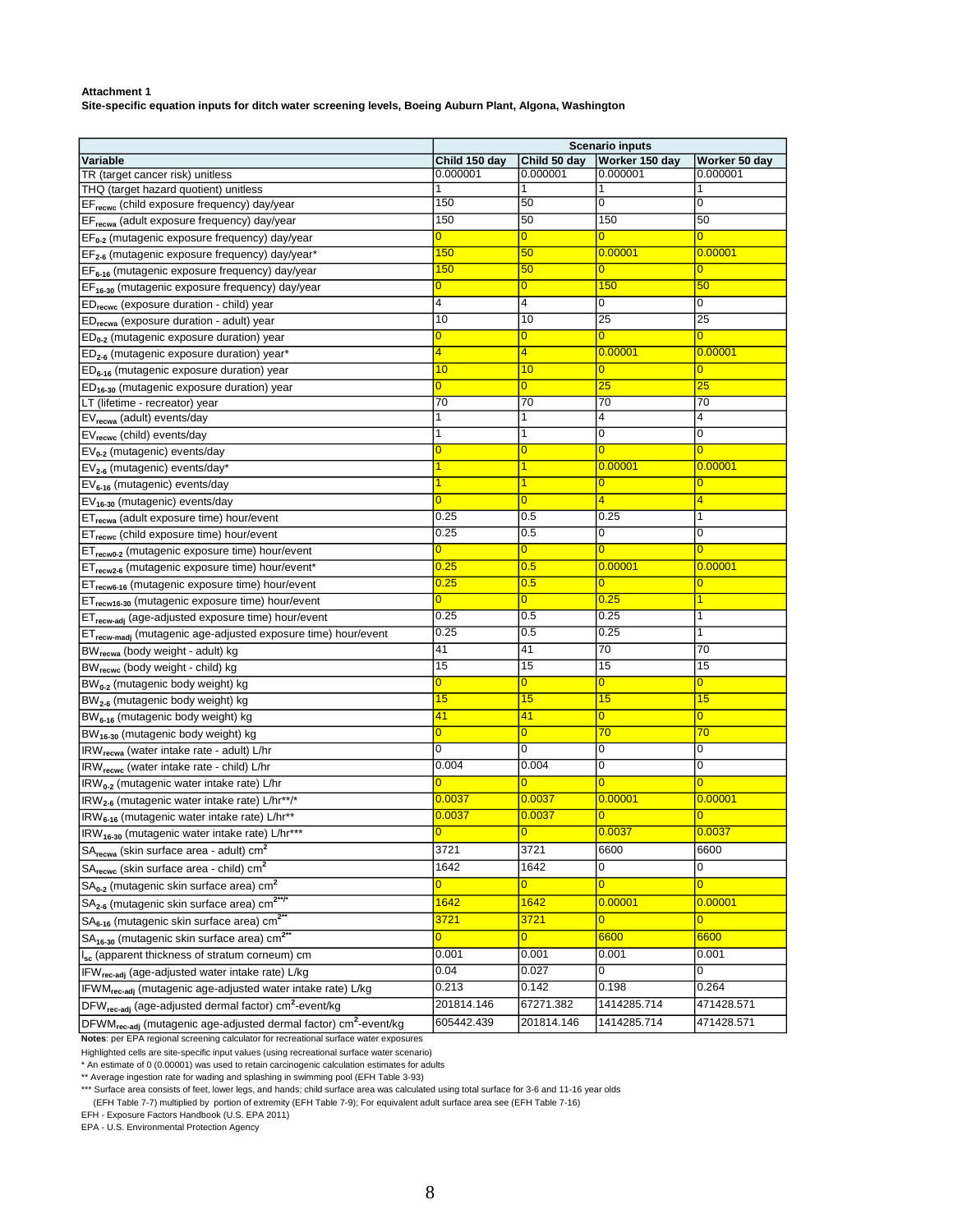#### **Output from EPA's Site-specific Recreator Screening Levels for Surface Water, Boeing Auburn Plant, Algona, Washington**

ca=Cancer, nc=Noncancer, ca\* (Where nc SL < 100 x ca SL),  $ca^{**}$  (Where nc SL < 10 x ca SL), max=SL exceeds ceiling limit (see User's Guide), sat=SL exceeds csat

|                 |                                        |                |                          |     |                 |                     |     |                            |                         | <b>RAGSe</b>   |         |       |                                         |                |
|-----------------|----------------------------------------|----------------|--------------------------|-----|-----------------|---------------------|-----|----------------------------|-------------------------|----------------|---------|-------|-----------------------------------------|----------------|
|                 |                                        | CAS            |                          |     | <b>Chemical</b> | <b>Ingestion SF</b> |     | <b>SFO Chronic RfD RfD</b> |                         | <b>GIABS</b>   |         |       |                                         |                |
| <b>Scenario</b> | <b>Chemical</b>                        | <b>Number</b>  | Mutagen?   VOC?          |     | <b>Type</b>     | (mg/kg-day)         | Ref | (mg/kg-day) Ref            |                         | (unitless)     | kp      | mw    | рi                                      | logds          |
| Child 150 days  | <b>Vinyl Chloride</b>                  | $75 - 01 - 4$  | Yes                      | Yes | Organics        | $1.40E + 00$        | U   | 3.00E-03                   | U                       |                | 0.00838 | 62.5  | 3.1415927                               | $-3.15$        |
| Child 50 days   | <b>Vinvl Chloride</b>                  | 75-01-4        | Yes                      | Yes | Organics        | $1.40E + 00$        | U   | 3.00E-03                   | U                       | $\mathbf{1}$   | 0.00838 | 62.5  | 3.1415927                               | $-3.15$        |
| Worker 150 days | Vinyl Chloride                         | 75-01-4        | Yes                      | Yes | Organics        | 7.20E-01            |     | 3.00E-03                   |                         | $\mathbf{1}$   | 0.00838 | 62.5  | 3.1415927                               | $-3.15$        |
| Worker 50 days  | <b>Vinyl Chloride</b>                  | $75-01-4$      | Yes                      | Yes | Organics        | 7.20E-01            |     | 3.00E-03                   |                         | $\mathbf 1$    | 0.00838 | 62.5  | 3.1415927                               | $-3.15$        |
| Child 150 days  | Dichloroethane, 1,1-                   | 75-34-3        | No                       | Yes | Organics        | 5.70E-03            | U   | 2.00E-01                   | U                       | 1              | 0.00675 |       | 98.96 3.1415927                         | $-3.354176$    |
| Child 50 days   | Dichloroethane, 1,1-                   | 75-34-3        | No                       | Yes | Organics        | 5.70E-03            | U   | $2.00E - 01$               | U                       | $\mathbf{1}$   | 0.00675 | 98.96 | 3.1415927                               | $-3.354176$    |
| Worker 150 days | Dichloroethane, 1,1-                   | 75-34-3        | No                       | Yes | Organics        | 5.70E-03            | U   | 2.00E-01                   | U                       | $\mathbf{1}$   | 0.00675 |       | 98.96 3.1415927 - 3.354176              |                |
| Worker 50 days  | Dichloroethane, 1,1-                   | $75 - 34 - 3$  | <b>No</b>                | Yes | Organics        | $5.70E-03$          | ण   | 2.00E-01                   | $\overline{\mathsf{U}}$ | 1              | 0.00675 |       | 98.96 3.1415927 - 3.354176              |                |
| Child 150 days  | Dichloroethane, 1,2-                   | 107-06-2       | N <sub>o</sub>           | Yes | Organics        | $9.10E - 02$        | U   | 6.00E-03                   | $\overline{\mathsf{U}}$ | $\mathbf{1}$   | 0.0042  |       | 98.96 3.1415927                         | $-3.354176$    |
| Child 50 days   | Dichloroethane, 1,2-                   | 107-06-2       | No                       | Yes | Organics        | 9.10E-02            | U   | 6.00E-03                   | U                       | $\mathbf{1}$   | 0.0042  |       | 98.96 3.1415927 - 3.354176              |                |
| Worker 150 days | Dichloroethane, 1,2-                   | 107-06-2       | <b>No</b>                | Yes | Organics        | 9.10E-02            | U   | 6.00E-03                   | U                       | $\mathbf{1}$   | 0.0042  |       | 98.96 3.1415927                         | $1 - 3.354176$ |
| Worker 50 days  | Dichloroethane, 1,2-                   | 107-06-2 No    |                          | Yes | Organics        | $9.10E - 02$        | U   | 6.00E-03                   | U                       | 1              | 0.0042  |       | 98.96 3.1415927                         | $-3.354176$    |
| Child 150 days  | Dichloroethylene, 1,1-                 | 75-35-4        | N <sub>o</sub>           | Yes | Organics        |                     |     | 5.00E-02                   | U                       | $\mathbf 1$    | 0.0117  |       | 96.94 3.1415927                         | $-3.342864$    |
| Child 50 days   | Dichloroethylene, 1,1-                 | 75-35-4        | No                       | Yes | Organics        |                     |     | 5.00E-02                   | U                       | $\mathbf{1}$   | 0.0117  |       | 96.94 3.1415927                         | -3.342864      |
| Worker 150 days | Dichloroethylene, 1,1-                 | 75-35-4        | <b>No</b>                | Yes | Organics        |                     |     | 5.00E-02                   | U                       | 1              | 0.0117  |       | 96.94 3.1415927 - 3.342864              |                |
| Worker 50 days  | Dichloroethylene, 1,1-                 | $75 - 35 - 4$  | <b>No</b>                | Yes | Organics        |                     |     | $5.00E - 02$               | U                       | $\mathbf{1}$   | 0.0117  |       | 96.94 3.1415927 - 3.342864              |                |
| Child 150 days  | Dichloroethylene, 1,2- (Mixed Isomers) | 540-59-0       | <b>No</b>                | Yes | Organics        |                     |     | 9.00E-03                   | U                       | $\mathbf{1}$   | 0.011   |       | 96.94 3.1415927                         | $-3.342864$    |
| Child 50 days   | Dichloroethylene, 1,2- (Mixed Isomers) | 540-59-0       | <b>INo</b>               | Yes | Organics        |                     |     | $9.00E - 03$               | U                       | $\mathbf{1}$   | 0.011   |       | 96.94 3.1415927 - 3.342864              |                |
| Worker 150 days | Dichloroethylene, 1,2- (Mixed Isomers) | 540-59-0       | No                       | Yes | Organics        |                     |     | 9.00E-03                   | U                       | $\mathbf{1}$   | 0.011   |       | 96.94 3.1415927                         | $-3.342864$    |
| Worker 50 days  | Dichloroethylene, 1,2- (Mixed Isomers) | 540-59-0       | <b>No</b>                | Yes | Organics        |                     |     | 9.00E-03                   | U                       | 1              | 0.011   |       | 96.94 3.1415927                         | $-3.342864$    |
| Child 150 days  | Dichloroethylene, 1,2-cis-             | 156-59-2       | $\overline{\mathsf{No}}$ | Yes | Organics        |                     |     | 2.00E-03                   | U                       | 1              | 0.011   |       | 96.94 3.1415927 -3.342864               |                |
| Child 50 days   | Dichloroethylene, 1,2-cis-             | 156-59-2       | $\overline{\mathsf{No}}$ | Yes | Organics        |                     |     | 2.00E-03                   | U                       | $\mathbf{1}$   | 0.011   |       | 96.94 3.1415927 - 3.342864              |                |
| Worker 150 days | Dichloroethylene, 1,2-cis-             | 156-59-2       | <b>No</b>                | Yes | Organics        |                     |     | 2.00E-03                   | U                       | $\mathbf{1}$   | 0.011   |       | 96.94 3.1415927 - 3.342864              |                |
| Worker 50 days  | Dichloroethylene, 1,2-cis-             | 156-59-2 No    |                          | Yes | Organics        |                     |     | 2.00E-03                   | ᠊ण                      | $\overline{1}$ | 0.011   |       | 96.94 3.1415927 - 3.342864              |                |
| Child 150 days  | Dichloroethylene, 1,2-trans-           | 156-60-5 No    |                          | Yes | Organics        |                     |     | $2.00E - 02$               | U                       | 1              | 0.011   |       | 96.94 3.1415927                         | $-3.342864$    |
| Child 50 days   | Dichloroethylene, 1,2-trans-           | 156-60-5       | No                       | Yes | Organics        |                     |     | 2.00E-02                   | U                       | $\mathbf{1}$   | 0.011   |       | 96.94 3.1415927 - 3.342864              |                |
| Worker 150 days | Dichloroethylene, 1,2-trans-           | 156-60-5       | N <sub>o</sub>           | Yes | Organics        |                     |     | 2.00E-02                   | U                       | $\mathbf{1}$   | 0.011   |       | 96.94 3.1415927 - 3.342864              |                |
| Worker 50 days  | Dichloroethylene, 1,2-trans-           | 156-60-5 No    |                          | Yes | Organics        |                     |     | 2.00E-02                   | $\overline{\mathsf{U}}$ | 1              | 0.011   |       | 96.94 3.1415927 - 3.342864              |                |
| Child 150 days  | Tetrachloroethylene                    | $127 - 18 - 4$ | N <sub>o</sub>           | Yes | Organics        | $2.10E - 03$        | U   | $6.00E - 03$               | $\overline{U}$          | $\mathbf{1}$   | 0.0334  |       | 165.83 3.1415927 - 3.728648             |                |
| Child 50 days   | Tetrachloroethylene                    | 127-18-4       | No                       | Yes | Organics        | 2.10E-03            | U   | 6.00E-03                   | U                       | 1              | 0.0334  |       | 165.83 3.1415927 - 3.728648             |                |
| Worker 150 days | Tetrachloroethylene                    | 127-18-4       | <b>INo</b>               | Yes | Organics        | 2.10E-03            | U   | 6.00E-03                   | U                       | 1              | 0.0334  |       | 165.83 3.1415927                        | $-3.728648$    |
| Worker 50 days  | Tetrachloroethylene                    | $127 - 18 - 4$ | $\overline{\mathsf{No}}$ | Yes | Organics        | $2.10E - 03$        | ∪   | $6.00E - 03$               | ᠊ᡨ                      | 1              | 0.0334  |       | 165.83 3.1415927                        | $-3.728648$    |
| Child 150 days  | Trichloroethylene                      | 79-01-6        | Yes                      | Yes | Organics        | 4.60E-02            | U   | $5.00E - 04$               | U                       | 1              | 0.0116  |       | 131.39 3.1415927                        | $-3.535784$    |
| Child 50 days   | Trichloroethylene                      | 79-01-6        | Yes                      | Yes | Organics        | 4.60E-02            | U   | 5.00E-04                   | U                       | $\mathbf{1}$   | 0.0116  |       | 131.39 3.1415927                        | $-3.535784$    |
| Worker 150 days | Trichloroethylene                      | 79-01-6        | Yes                      | Yes | Organics        | 4.60E-02            | U   | 5.00E-04                   | U                       | 1              | 0.0116  |       | 131.39 3.1415927                        | $-3.535784$    |
| Worker 50 days  | Trichloroethylene                      | $79 - 01 - 6$  | Yes                      | Yes | Organics        | 4.60E-02            | ∪   | $5.00E - 04$               | ᠊ᡨ                      | 1              |         |       | 0.0116   131.39   3.1415927   -3.535784 |                |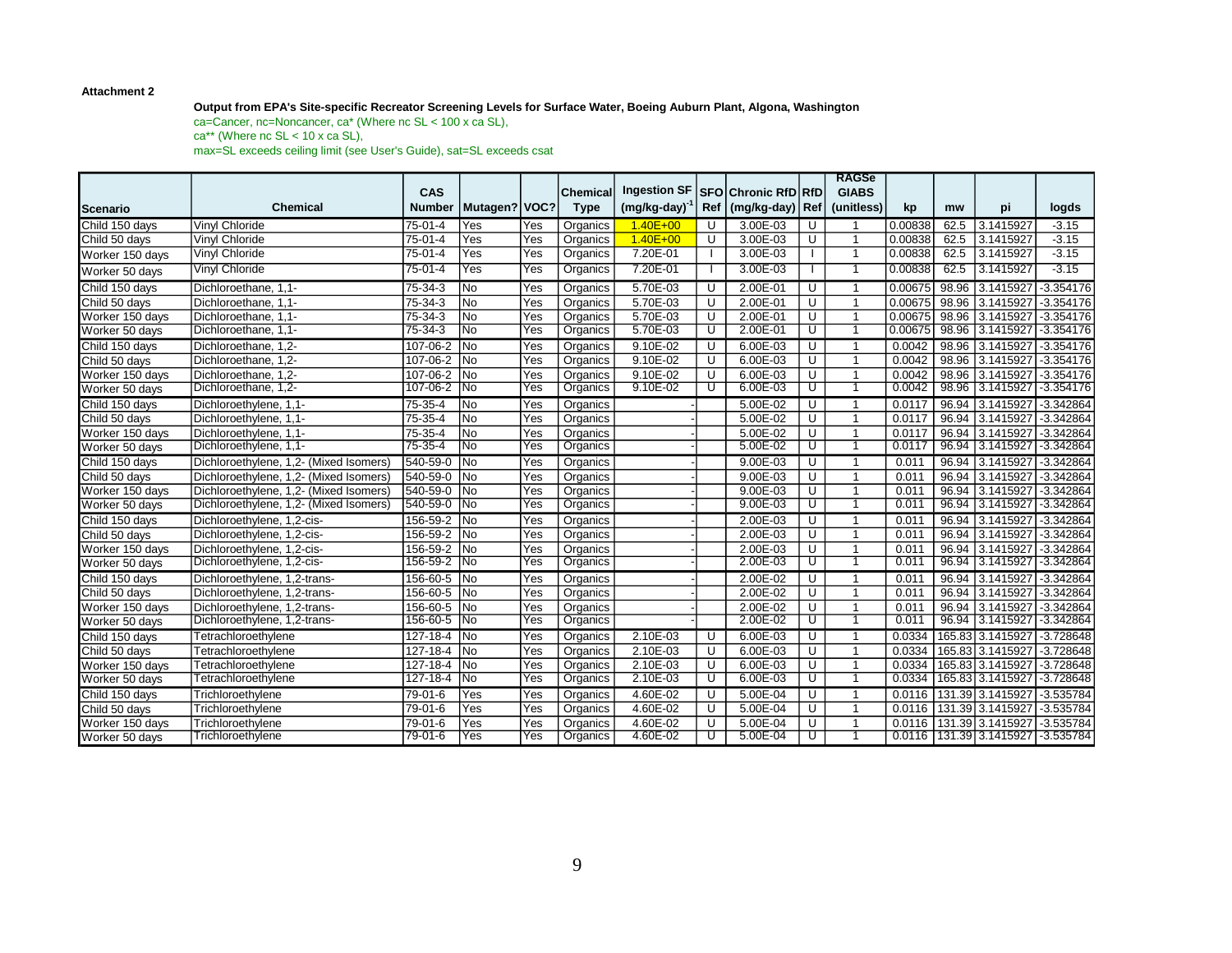|                   |       |     |                                                   |         |                                                                                      |                    |                                                                                                      |            |                | Carcino-   Noncarcino- |                  |                 |              | Ingestion SL   Dermal SL   Carcinogenic SL |
|-------------------|-------|-----|---------------------------------------------------|---------|--------------------------------------------------------------------------------------|--------------------|------------------------------------------------------------------------------------------------------|------------|----------------|------------------------|------------------|-----------------|--------------|--------------------------------------------|
|                   |       |     |                                                   |         |                                                                                      |                    |                                                                                                      |            | genic          | genic                  |                  | $TR = 1.0E - 6$ | $TR=1.0E-6$  | $TR = 1.0E - 6$                            |
| <b>I</b> Scenario | dsclc | dsc | c                                                 | littleb | в                                                                                    | tstar              | tau event FA In EPD?                                                                                 |            | <b>DAevent</b> | <b>Daevent</b>         | <b>DAeventna</b> | $(\mu g/L)$     | $(\mu g/L)$  | $(\mu g/L)$                                |
| Child 150 days    |       |     | 0.0007079 7.0795E-7 0.3505315 0.3189446 0.0254807 |         |                                                                                      |                    | 0.565015 0.2354229                                                                                   | Yes        | $6.086E - 6$   | 0.066687               | 0.0804354        | $1.05E + 01$    | $1.08E + 00$ | $9.82E - 01$                               |
| Child 50 days     |       |     | 0.0007079 7.0795E-7 0.3505315 0.3189446 0.0254807 |         |                                                                                      | 0.565015 0.2354229 |                                                                                                      | Yes        | 6.3719E-6      | 0.2000609              | 0.2413061        | $5.32E + 00$    | 8.02E-01     | 6.97E-01                                   |
| Worker 150 days   |       |     | 0.0007079 7.0795E-7 0.3505315 0.3189446 0.0254807 |         |                                                                                      | 0.565015 0.2354229 |                                                                                                      | Yes        | 0.0000251      |                        | 0.0193561        |                 | 4.47E+00     | $4.47E + 00$                               |
| Worker 50 days    |       |     | 0.0007079 7.0795E-7 0.3505315 0.3189446 0.0254807 |         |                                                                                      |                    | $0.565015$ 0.2354229                                                                                 | Yes        | 0.0000753      |                        | 0.0580682        |                 | $6.16E + 00$ | $6.16E + 00$                               |
| Child 150 days    |       |     |                                                   |         | 0.0004424 4.4241E-7 0.3507675 0.3191598 0.0258262 0.9041406 0.3767253                |                    |                                                                                                      | Yes        | 0.0222108      | 4.4457978              | 5.3623578        | $1.12E + 05$    | $3.88E + 03$ | $3.75E + 03$                               |
| Child 50 days     |       |     |                                                   |         | 0.0004424 4.4241E-7 0.3507675 0.3191598 0.0258262 0.9041406 0.3767253                |                    |                                                                                                      | Yes        | 0.0666324      | 13.337393              | 16.087073        | 1.66E+05        | 8.23E+03     | 7.84E+03                                   |
| Worker 150 days   |       |     |                                                   |         | $0.0004424$ 4.4241E-7 $0.3507675$ 0.3191598 0.0258262 0.9041406 0.3767253            |                    |                                                                                                      | Yes        | 0.0031694      |                        | 1.290404         |                 | 5.54E+02     | $5.54E+02$                                 |
| Worker 50 days    |       |     |                                                   |         |                                                                                      |                    | $0.0004424$   $4.4241$ E-7   $0.3507675$   $0.3191598$   $0.0258262$   $0.9041406$   $0.3767253$   1 | <b>Yes</b> | 0.0095082      |                        | 3.8712121        |                 | $8.06E + 02$ | $8.06E + 02$                               |
| Child 150 days    |       |     |                                                   |         | $0.0004424$ $4.4241$ E-7 $0.3441311$ $0.3131135$ $0.0160696$ $0.9041406$ $0.3767253$ |                    |                                                                                                      | Yes        | 0.0013912      | 0.1333739              | 0.1608707        | 7.02E+03        | 3.91E+02     | 3.70E+02                                   |
| Child 50 days     |       |     |                                                   |         | $0.0004424$ 4.4241E-7 $0.3441311$ $0.3131135$ $0.0160696$ $0.9041406$ $0.3767253$    |                    |                                                                                                      | Yes        | 0.0041737      | 0.4001218              | 0.4826122        | $1.04E + 04$    | 8.28E+02     | 7.67E+02                                   |
| Worker 150 days   |       |     |                                                   |         | $0.0004424$ $4.4241$ E-7 $0.3441311$ $0.3131135$ $0.0160696$ $0.9041406$ $0.3767253$ |                    |                                                                                                      | Yes        | 0.0001985      |                        | 0.0387121        |                 | $5.57E + 01$ | 5.57E+01                                   |
| Worker 50 days    |       |     |                                                   |         | $0.0004424$   4.4241E-7   0.3441311   0.3131135   0.0160696   0.9041406   0.3767253  |                    |                                                                                                      | Yes        | 0.0005956      |                        | 0.1161364        |                 | 8.10E+01     | $8.10E + 01$                               |
| Child 150 days    |       |     |                                                   |         | $0.0004541$ $4.5408$ E-7 $0.3634974$ $0.3307845$ $0.0443062$ $0.8808947$ $0.3670395$ |                    |                                                                                                      | Yes        |                | 1.1114495              | 1.3405894        |                 |              |                                            |
| Child 50 days     |       |     |                                                   |         | 0.0004541 4.5408E-7 0.3634974 0.3307845 0.0443062 0.8808947 0.3670395                |                    |                                                                                                      | Yes        |                | 3.3343484              | 4.0217683        |                 |              |                                            |
| Worker 150 days   |       |     |                                                   |         | $0.0004541$ $4.5408$ E-7 $0.3634974$ $0.3307845$ $0.0443062$ $0.8808947$ $0.3670395$ |                    |                                                                                                      | Yes        |                |                        | 0.322601         |                 |              |                                            |
| Worker 50 days    |       |     |                                                   |         | 0.0004541 4.5408E-7 0.3634974 0.3307845 0.0443062 0.8808947 0.3670395                |                    |                                                                                                      | <b>Yes</b> |                |                        | 0.967803         |                 |              |                                            |
| Child 150 days    |       |     |                                                   |         |                                                                                      |                    | $0.0004541$ 4.5408E-7 $0.3616588$ $0.3291028$ $0.0416554$ $0.8808947$ $0.3670395$                    | Yes        |                | 0.2000609              | 0.2413061        |                 |              |                                            |
| Child 50 days     |       |     |                                                   |         | $0.0004541$ $4.5408$ E-7 $0.3616588$ $0.3291028$ $0.0416554$ $0.8808947$ $0.3670395$ |                    |                                                                                                      | Yes        |                | 0.6001827              | 0.7239183        |                 |              |                                            |
| Worker 150 days   |       |     |                                                   |         | $0.0004541$ $4.5408$ E-7 $0.3616588$ $0.3291028$ $0.0416554$ $0.8808947$ $0.3670395$ |                    |                                                                                                      | Yes        |                |                        | 0.0580682        |                 |              |                                            |
| Worker 50 days    |       |     |                                                   |         |                                                                                      |                    | $0.0004541$   4.5408E-7   0.3616588   0.3291028   0.0416554   0.8808947   0.3670395                  | Yes        |                |                        | 0.1742045        |                 |              |                                            |
| Child 150 days    |       |     |                                                   |         |                                                                                      |                    | $0.0004541$ $4.5408$ E-7 $0.3616588$ $0.3291028$ $0.0416554$ $0.8808947$ $0.3670395$                 | Yes        |                | 0.044458               | 0.0536236        |                 |              |                                            |
| Child 50 days     |       |     |                                                   |         | $0.0004541$ $4.5408$ E-7 $0.3616588$ $0.3291028$ $0.0416554$ $0.8808947$ $0.3670395$ |                    |                                                                                                      | Yes        |                | 0.1333739              | 0.1608707        |                 |              |                                            |
| Worker 150 days   |       |     |                                                   |         | $0.0004541$ $4.5408$ E-7 $0.3616588$ $0.3291028$ $0.0416554$ $0.8808947$ $0.3670395$ |                    |                                                                                                      | Yes        |                |                        | 0.012904         |                 |              |                                            |
| Worker 50 days    |       |     |                                                   |         |                                                                                      |                    | $0.0004541$ $4.5408$ E-7 $0.3616588$ $0.3291028$ $0.0416554$ $0.8808947$ $0.3670395$                 | <b>Yes</b> |                |                        | 0.0387121        |                 |              |                                            |
| Child 150 days    |       |     |                                                   |         | 0.0004541 4.5408E-7 0.3616588 0.3291028 0.0416554 0.8808947 0.3670395                |                    |                                                                                                      | Yes        |                | 0.4445798              | 0.5362358        |                 |              |                                            |
| Child 50 days     |       |     |                                                   |         | $0.0004541$ 4.5408E-7 $0.3616588$ $0.3291028$ $0.0416554$ $0.8808947$ $0.3670395$    |                    |                                                                                                      | Yes        |                | 1.3337393              | 1.6087073        |                 |              |                                            |
| Worker 150 days   |       |     |                                                   |         | $0.0004541$ $4.5408$ E-7 $0.3616588$ $0.3291028$ $0.0416554$ $0.8808947$ $0.3670395$ |                    |                                                                                                      | Yes        |                |                        | 0.1290404        |                 |              |                                            |
| Worker 50 days    |       |     |                                                   |         |                                                                                      |                    | $0.0004541$   4.5408E-7   0.3616588   0.3291028   0.0416554   0.8808947   0.3670395                  | Yes        |                |                        | 0.3871212        |                 |              |                                            |
| Child 150 days    |       |     |                                                   |         |                                                                                      |                    | 0.0001868 1.8679E-7 0.4514447 0.4132241 0.1654263 2.1414503 0.8922709                                | Yes        | 0.0602865      | 0.1333739              | 0.1608707        | $3.04E + 05$    | 1.38E+03     | $1.38E + 03$                               |
| Child 50 days     |       |     |                                                   |         | $0.0001868$ 1.8679E-7 $0.4514447$ $0.4132241$ $0.1654263$ $2.1414503$ $0.8922709$    |                    |                                                                                                      | Yes        | 0.1808595      | 0.4001218              | 0.4826122        | 4.51E+05        | 2.93E+03     | 2.91E+03                                   |
| Worker 150 days   |       |     |                                                   |         | 0.0001868 1.8679E-7 0.4514447 0.4132241 0.1654263 2.1414503 0.8922709                |                    |                                                                                                      | Yes        | 0.0086027      |                        | 0.0387121        |                 | 1.97E+02     | 1.97E+02                                   |
| Worker 50 days    |       |     |                                                   |         |                                                                                      |                    | $0.0001868$ 1.8679E-7 0.4514447 0.4132241 0.1654263 2.1414503 0.8922709                              | <b>Yes</b> | 0.0258081      |                        | 0.1161364        |                 | $2.96E + 02$ | $2.96E + 02$                               |
| Child 150 days    |       |     |                                                   |         |                                                                                      |                    | $0.0002912$   2.9122E-7   0.3682564   0.3351426   0.0511406   1.3735485   0.5723119                  | Yes        | 0.0009174      | 0.0111145              | 0.0134059        | $2.61E + 03$    | 7.56E+01     | $7.35E + 01$                               |
| Child 50 days     |       |     |                                                   |         | 0.0002912 2.9122E-7 0.3682564 0.3351426 0.0511406 1.3735485 0.5723119                |                    |                                                                                                      | Yes        | 0.0027522      | 0.0333435              | 0.0402177        | 3.91E+03        | 1.60E+02     | 1.54E+02                                   |
| Worker 150 days   |       |     |                                                   |         | $0.0002912$   2.9122E-7   0.3682564   0.3351426   0.0511406   1.3735485   0.5723119  |                    |                                                                                                      | Yes        | 0.0003927      |                        | 0.003226         | $2.81E + 03$    | 3.24E+01     | 3.20E+01                                   |
| Worker 50 days    |       |     |                                                   |         |                                                                                      |                    | $0.0002912$   2.9122E-7   0.3682564   0.3351426   0.0511406   1.3735485   0.5723119                  | Yes        | 0.0011782      |                        | 0.009678         | $2.10E + 03$    | $4.86E + 01$ | $4.75E + 01$                               |